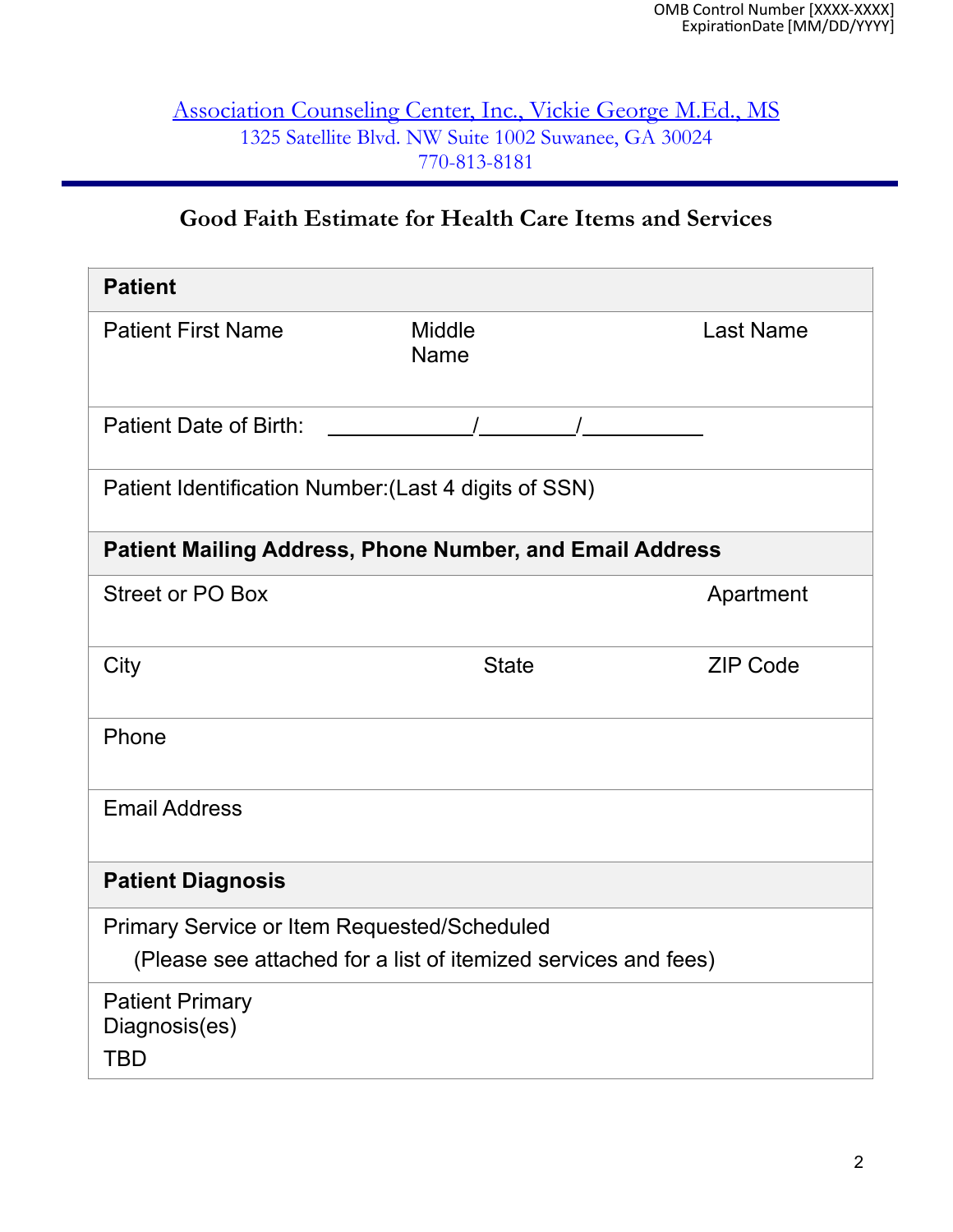| If scheduled, list the date(s) the Primary Service or Item that will be provided:           |  |  |  |
|---------------------------------------------------------------------------------------------|--|--|--|
| [] Check this box if this service or item is not yet scheduled                              |  |  |  |
| Date of Good Faith Estimate:                                                                |  |  |  |
| <b>Summary of Expected Charges</b><br>(See the itemized estimate attached for more detail.) |  |  |  |
| <b>Provider Name</b>                                                                        |  |  |  |
| <b>Vickie George</b>                                                                        |  |  |  |
| <b>Total Estimated Cost:</b><br><b>\$</b> TBD (See below)                                   |  |  |  |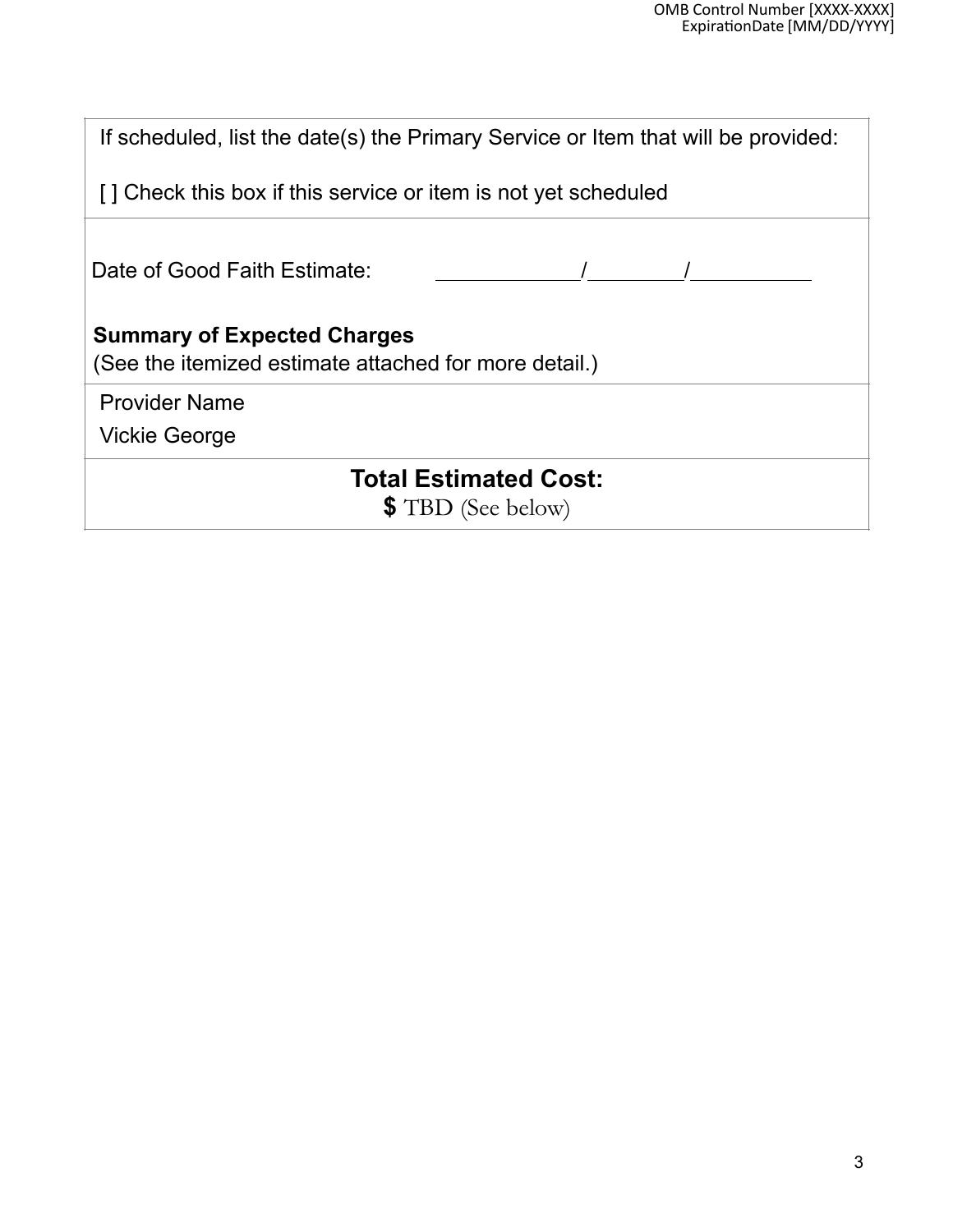# **Estimate**

| Provider<br>Vickie George M.Ed, MS,<br>LMFT, LPC, CST       |                               | Facility<br>Association Counseling Center, Inc. |  |
|-------------------------------------------------------------|-------------------------------|-------------------------------------------------|--|
| <b>Street Address</b><br>1325 Satellite Blvd. NW Suite 1002 |                               |                                                 |  |
| City<br>Suwanee                                             | <b>St</b><br>ate<br><b>GA</b> | ΖI<br>P<br>Co<br>de<br>30<br>02<br>4            |  |
| <b>Contact Person</b><br>Vickie George                      | Ph<br>on<br>e<br>770-813-8181 | Email                                           |  |
| <b>National Provider Identifier</b><br>58-1748733           |                               | <b>Taxpayer Identification Number</b>           |  |

#### **Details of Services and Items for: VICKIE GEORGE/ASSOCIATION COUNSELING CENTER, INC.**

| Service-<br>Individu<br>al,<br>Couple,<br>Family<br>or<br>Group | <b>Address</b><br>where<br>service/<br>item will<br>be<br>provided<br><b>See</b><br>above | Diagnosis Code<br>$-Z69.5$ | Service<br>Code-<br><b>CPT</b><br>codes<br>listed<br>below | Quantity-TBD | Expected<br>Cost |
|-----------------------------------------------------------------|-------------------------------------------------------------------------------------------|----------------------------|------------------------------------------------------------|--------------|------------------|
|-----------------------------------------------------------------|-------------------------------------------------------------------------------------------|----------------------------|------------------------------------------------------------|--------------|------------------|

| from VICKIE GEORGE       |
|--------------------------|
| <b>ASSOCIATION</b>       |
| <b>COUNSELING CENTER</b> |
|                          |
|                          |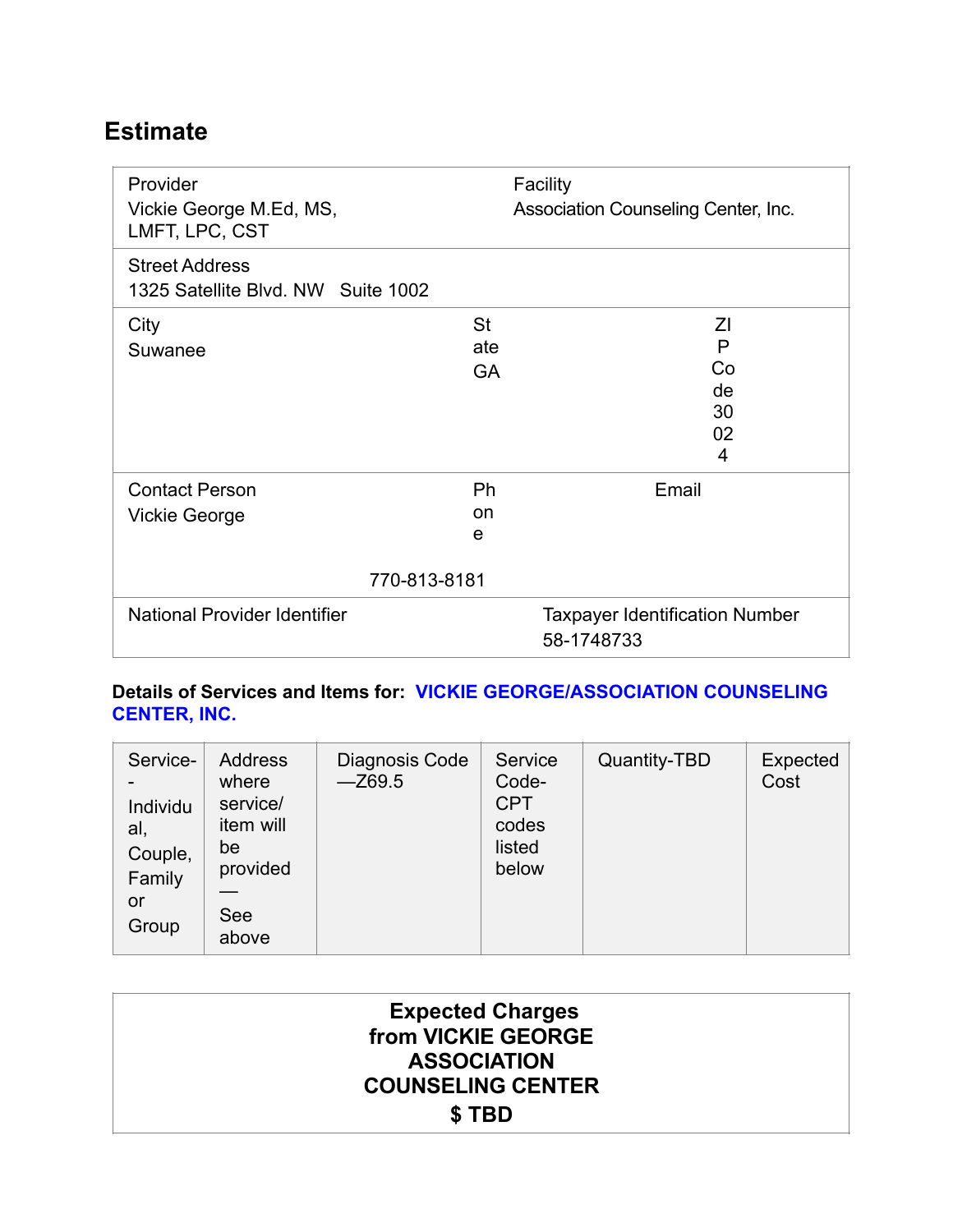## **Disclaimer**

This Good Faith Estimate shows the costs of items and services that are reasonably expected for your health care needs for an item or service. The estimate is based on information known at the time the estimate was created.

The Good Faith Estimate does not include any unknown or unexpected costs that may arise during treatment. You could be charged more if complications or special circumstances occur. If this happens, federal law allows you to dispute (appeal) the bill.

## **If you are billed for more than this Good Faith Estimate, you have the right to dispute the bill.**

You may contact the health care provider or facility listed to let them know the billed charges are higher than the Good Faith Estimate. You can ask them to update the bill to match the Good Faith Estimate, ask to negotiate the bill, or ask if there is financial assistance available.

You may also start a dispute resolution process with the U.S. Department of Health and Human Services (HHS). If you choose to use the dispute resolution process, you must start the dispute process within 120 calendar days (about 4 months) of the date on the original bill.

There is a \$25 fee to use the dispute process. If the agency reviewing your dispute agrees with you, you will have to pay the price on this Good Faith Estimate. If the agency disagrees with you and agrees with the health care provider or facility, you will have to pay the higher amount.

To learn more and get a form to start the process, go to [www.cms.gov/](http://www.cms.gov/nosurprises) [nosurprises](http://www.cms.gov/nosurprises) or call Vickie George M.Ed., MS 770-813-8181

**For questions or more information** about your right to a Good Faith Estimate or the dispute process, visit [www.cms.gov/nosurprises](http://www.cms.gov/nosurprises) or (800) 368-1019.

Keep a copy of this Good Faith Estimate in a safe place or takepictures of it. You may need it if you are billed a higher amount.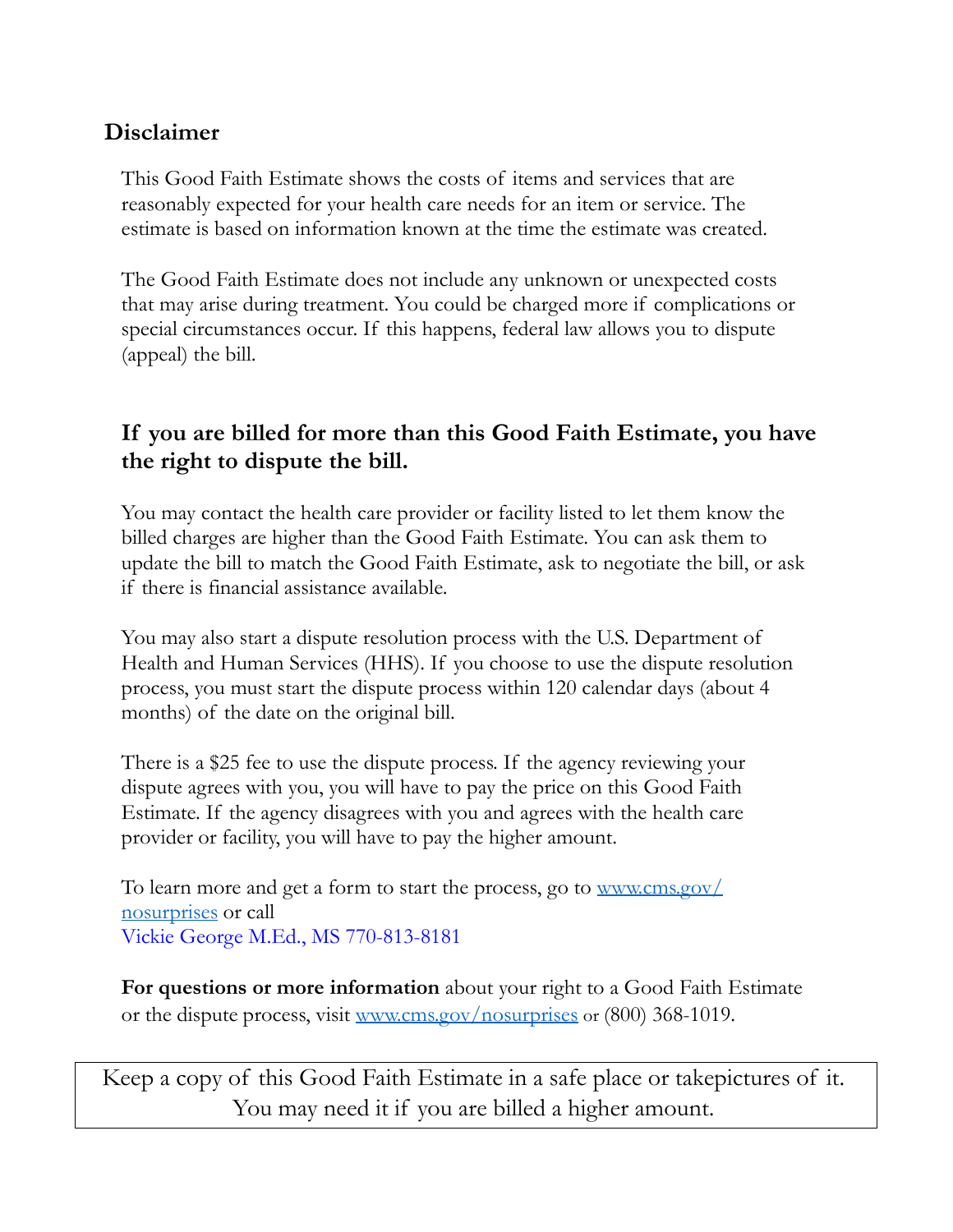### **GOOD FAITH ESTIMATE TABLE OF SERVICES AND FEES**

Client Name:

| Date of<br>Service<br>$($ If<br>Known) | Service code<br>(CPT Code) | Description                                                                                                                                                                                                                                                                                                              | <b>Fee for Service</b><br>(Number of Sessions<br>Will Be Determined as<br>We Progress) |
|----------------------------------------|----------------------------|--------------------------------------------------------------------------------------------------------------------------------------------------------------------------------------------------------------------------------------------------------------------------------------------------------------------------|----------------------------------------------------------------------------------------|
|                                        | 90834/<br>90837            | Psychotherapy, 50 minutes                                                                                                                                                                                                                                                                                                | \$225                                                                                  |
|                                        | 90846/<br>90847            | Family Psychotherapy with/without<br>Patient Present, 50 minutes                                                                                                                                                                                                                                                         | \$225                                                                                  |
|                                        | 90853                      | Group Psychotherapy                                                                                                                                                                                                                                                                                                      | \$75                                                                                   |
|                                        | 98966-98968                | Telephone Assessment &<br>Management                                                                                                                                                                                                                                                                                     | Prorated based on the<br>amount of time spent at<br>hourly rate                        |
|                                        | 98970-98972                | Online Digital Evaluation & Mgt<br>(Responding to Email & Text<br>Messages)                                                                                                                                                                                                                                              | Prorated based on the<br>amount of time spent at<br>hourly rate                        |
|                                        | Cancelation<br>Fee         | Your Therapist Requires a 48-Hour<br><b>Cancelation Fee</b>                                                                                                                                                                                                                                                              | You are Responsible for<br>the Fee of the<br><b>Appointment Missed</b>                 |
|                                        | Production of<br>Records   |                                                                                                                                                                                                                                                                                                                          | \$.50 per page                                                                         |
|                                        | Legal Fees                 |                                                                                                                                                                                                                                                                                                                          | \$380/hr.                                                                              |
|                                        |                            |                                                                                                                                                                                                                                                                                                                          |                                                                                        |
|                                        | Total Estimate:            | This Good Faith Estimate explains your therapist's rate for each<br>service provided. Your therapist will collaborate with you<br>throughout your treatment to determine how many sessions and/<br>or services you may need to receive the greatest benefit based on<br>your diagnosis(es)/presenting clinical concerns. |                                                                                        |

Please note that Place of Service (in office vs. telemental health) is not delineated above since the charges are identical.